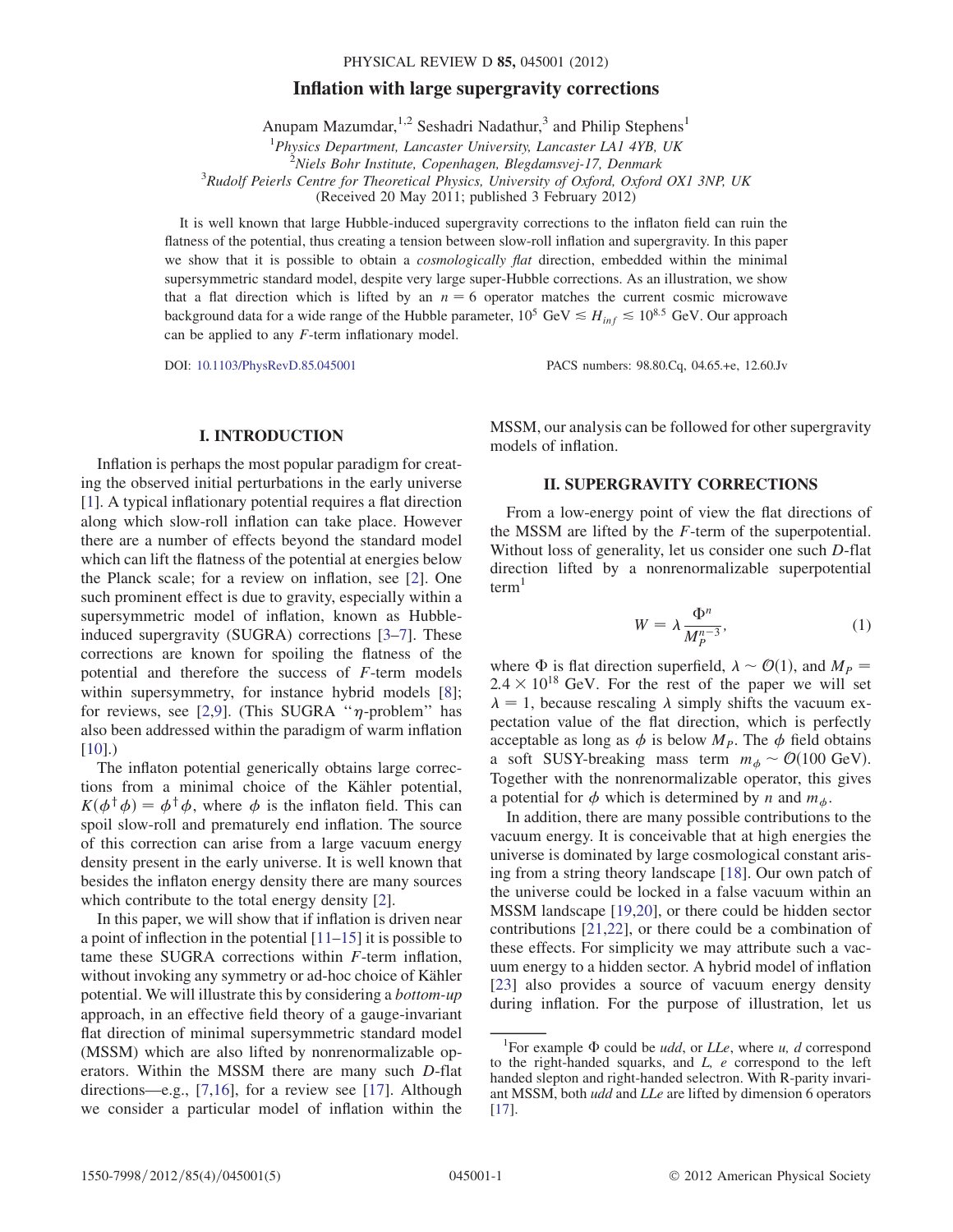consider a simple example of the hidden sector superpotential,

$$
W=M^2I,
$$

where  $M$  is some high scale which dictates the initial vacuum energy density, and I is the superfield. One could also consider:

$$
W = \phi(I^2 - M^2).
$$

Our conclusions remain unchanged and do not depend on what sources the vacuum energy.<sup>2</sup>

The total Kähler potential can be of the form  $[6,7]$  $[6,7]$  $[6,7]$  $[6,7]$ :

$$
K = I^{\dagger}I + \phi^{\dagger}\phi + \delta K, \tag{2}
$$

where the nonminimal term  $\delta K$  can be any of these functional forms:

$$
\delta K = f(\phi^{\dagger} \phi, I^{\dagger} I), \quad f(I^{\dagger} \phi \phi), \quad f(I^{\dagger} I^{\dagger} \phi \phi), \quad f(I \phi^{\dagger} \phi)
$$
\n(3)

(see also [\[24\]](#page-4-18)), though one could also concoct more complicated scenarios. We will always treat the fields I,  $\phi \ll M_P$ , and we always assume  $V(I)$  to dominate over  $V(\phi)$ . The higher order corrections to the Kähler potential are extremely hard to compute. It has been done within a string theory setup [[25](#page-4-19)] but only in very special circumstances, and not for MSSM fields. Therefore, we account for the uncertainty arising from such corrections by introducing a simple phenomenological coefficient, as we shall discuss below.

From the low-energy perspective, at the lowest order the effective potential for a  $\phi$  field will have only *one* intermediate scale, which will be determined by the Hubble parameter. Since  $H \gg m_{\phi} \sim \mathcal{O}(100 \text{ GeV})$ , the potential is (for the derivation, see [\[6](#page-4-17)[,7](#page-4-3),[17](#page-4-10)])

<span id="page-1-0"></span>
$$
V(\phi) = V_c + \frac{c_H H^2}{2} |\phi|^2 - \frac{a_H H}{n M_P^{n-3}} \phi^n + \frac{|\phi|^{2(n-1)}}{M_P^{2(n-3)}},
$$
 (4)

where  $V_c \approx 3H^2M_P^2$ , and the second term is the celebrated Hubble-induced mass correction to the inflaton potential [\[3,](#page-4-2)[6](#page-4-17)[,7](#page-4-3)]. The coefficient  $c_H$  depends on the exact nature of the Kähler potential and it can also absorb the higher order corrections [[6](#page-4-17)]. This term ruins the flatness, as  $m_{\phi}^2 \ll c_H H^2$ . For large  $c_H \sim \mathcal{O}(1)$ , the potential is  $V \approx$  $3H^2M_P^2 + H^2\phi^2 + \dots$ , which leads to the slow-roll parameter  $\eta = M_P^2 V''/V = c_H \sim \mathcal{O}(1)$ , and therefore enables the field to roll fast, without allowing sufficient time for the universe to inflate. The third term is the Hubbleinduced A-term, where the coefficient  $a_H$  is dimensionless and of order  $\sim c_H$ .

The form of Eq. [\(4](#page-1-0)) differs from the original MSSM inflation models discussed in Refs. [\[11,](#page-4-7)[12](#page-4-20)[,15](#page-4-8)[,26\]](#page-4-21). In these models it was assumed that  $V_c = 0$ , and the softsupersymmetry breaking mass of the MSSM inflaton was bigger than the Hubble expansion rate during inflation, i.e.  $m_{\phi} \sim 100-1000 \text{ GeV} \gg H_{\text{inf}}$ . Therefore the Hubbleinduced SUGRA corrections are small in these models, as was shown explicitly in Ref. [\[11\]](#page-4-7). However, they suffer from a different problem of fine-tuning between the soft SUSY-breaking terms [\[11](#page-4-7)[,21](#page-4-14)[,22\]](#page-4-15). In the current paper, we have an additional source of vacuum energy density as discussed above, so this condition is not satisfied. As shown in [\[14\]](#page-4-22), such a large vacuum energy density can ameliorate the fine-tuning problem faced by the original models of MSSM inflation. However, that paper did not consider the effect of supergravity corrections, as we do here.

### III. INFLECTION-POINT INFLATION

In this paper we make the observation that in fact there is a range of field values for which such a potential can be sufficiently flat for inflation to occur. In general such a potential admits a point of inflection which was first analyzed in Refs. [[11](#page-4-7),[12](#page-4-20)]. The condition for this inflection point to be suitable for inflation is  $a_H^2 \approx 8(n-1)c_H$ . We characterize the required fine-tuning by the quantity  $\beta$ defined as

$$
\frac{a_H^2}{8(n-1)c_H} = 1 - \frac{(n-2)^2}{4} \beta^2.
$$
 (5)

<span id="page-1-3"></span>When  $|\beta|$  is small, a point of inflection  $\phi_0$  exists such that  $V''(\phi_0) = 0$ , with

$$
\phi_0 = \left(\sqrt{\frac{c_H}{2(n-1)}} H M_P^{n-3}\right)^{1/(n-2)}.\tag{6}
$$

<span id="page-1-1"></span>In order to simplify our analysis of the motion of  $\phi$  in the vicinity of the inflection point, we Taylor expand the potential about the point of inflection  $\phi_0$ 

$$
V(\phi) = V_0 + \alpha(\phi - \phi_0) + \frac{\gamma}{6}(\phi - \phi_0)^3
$$
  
+ 
$$
\frac{\kappa}{24}(\phi - \phi_0)^4 + ..., \qquad (7)
$$

<span id="page-1-2"></span>where the following relationships hold  $[13-15]$  $[13-15]$  $[13-15]$ :

$$
V_0 = V_c + \frac{(n-2)^2}{2n(n-1)} c_H H^2 \phi_0^2, \tag{8}
$$

$$
\alpha = \frac{(n-2)^2}{4} \beta^2 c_H H^2 \phi_0 + \mathcal{O}(\beta^4),\tag{9}
$$

$$
\gamma = 2(n-2)^2 \frac{c_H H^2}{\phi_0},\tag{10}
$$

<sup>&</sup>lt;sup>2</sup>The source of large vacuum energy density can also arise  $\gamma = 2(n-2)^2 \frac{c_H n}{l}$ , (10) within MSSM as shown in Ref. [[20](#page-4-13)].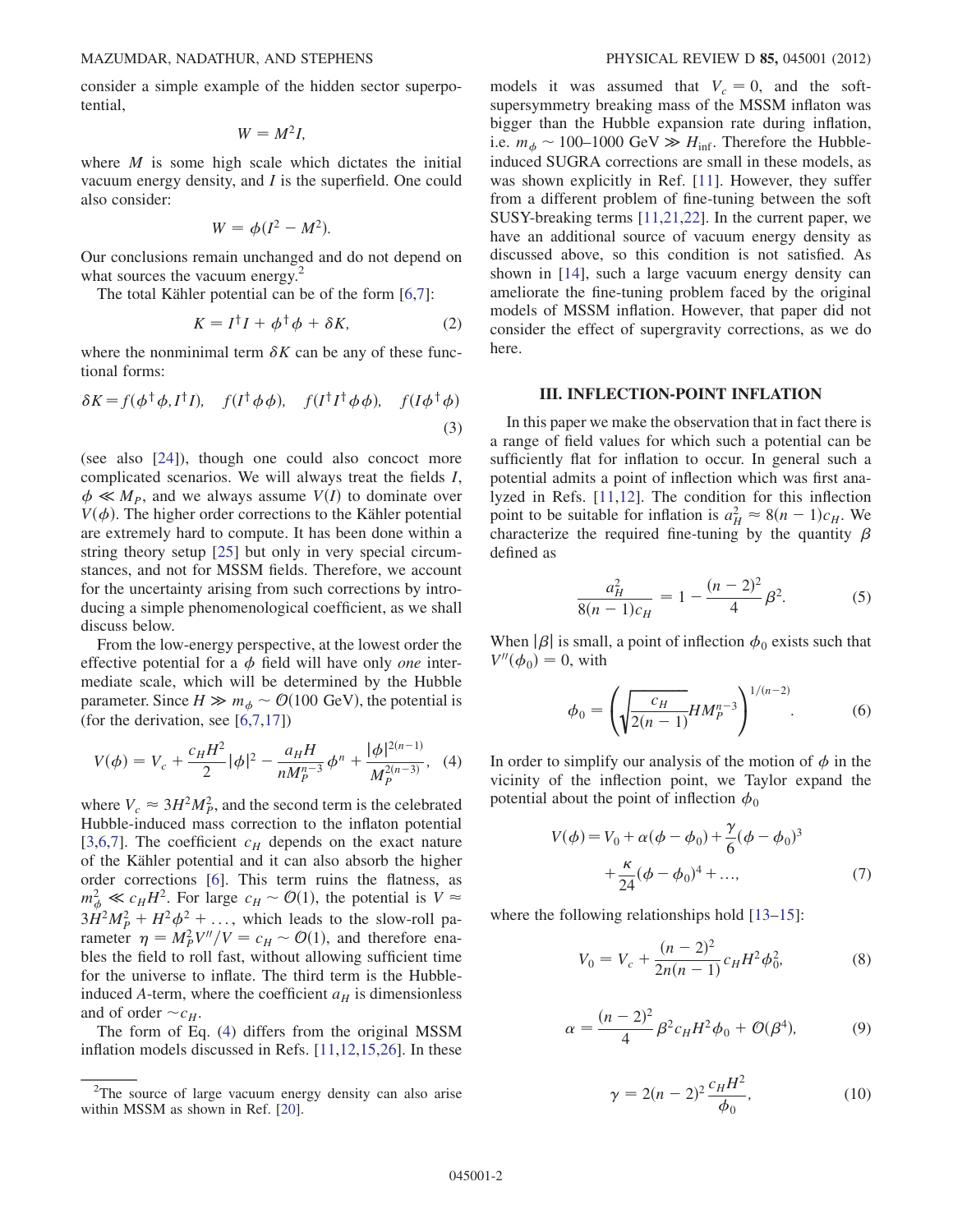$$
\kappa = 6(n-2)^3 \frac{c_H H^2}{\phi_0^2},\tag{11}
$$

and  $V_c = 3H^2M_p^2$  as discussed above.<sup>3</sup>

As can be seen, higher order derivatives fall off as powers of  $\phi_0^{-1}$  and so the series can safely be truncated at this point. However, for the parameter values considered in this paper, the fourth-order term  $\kappa(\phi - \phi_0)^4/24$ , although small, is not always negligible and hence our analysis differs slightly to that followed earlier in Ref. [[14\]](#page-4-22).

The slow-roll parameters are defined by  $\epsilon \equiv (M_P^2/2) \times$  $(V'/V)^2$ ,  $\eta \equiv M_P^2(V''/V)$ , and from the form of the potential in Eq. [\(7\)](#page-1-1) we may write these explicitly as

<span id="page-2-3"></span>
$$
\epsilon(\phi) = \frac{M_P^2}{2V_0^2} \left(\alpha + \frac{\gamma}{2}(\phi - \phi_0)^2\right)^2 (1 + \Delta_\epsilon)^2 \tag{12}
$$

$$
\eta(\phi) = -\frac{\gamma M_P^2}{V_0} (\phi_0 - \phi)(1 + \Delta_\eta), \quad (13)
$$

<span id="page-2-2"></span>where  $\Delta_{\epsilon}$  and  $\Delta_{\eta}$  are small quantities defined as

$$
\Delta_{\epsilon} = \frac{\kappa(\phi - \phi_0)^3}{6(\alpha + \frac{\gamma}{2}(\phi - \phi_0)^2)}, \qquad \Delta_{\eta} = \frac{\kappa(\phi - \phi_0)}{2\gamma}.
$$
 (14)

<span id="page-2-1"></span>If the perturbations relevant to the cosmic microwave background (CMB) spectrum observed today were generated at a field value  $\phi = \phi_{\text{CMB}}$ , the amplitude of the power spectrum and the scalar spectral index are given by:

$$
P_R = \frac{1}{24\pi^2 M_P^4} \frac{V_0}{\epsilon(\phi_{\text{CMB}})}\tag{15}
$$

$$
n_s = 1 + 2\eta(\phi_{\text{CMB}}),\tag{16}
$$

<span id="page-2-0"></span>where we have used the fact that  $\epsilon \ll |\eta|$  when inflation occurs about an inflection point. Now we use these expressions to compare this model to WMAP data.

## IV. COMPARISON TO WMAP DATA

The WMAP 7-year data suggest a power spectrum with  $P_R = (2.43 \pm 0.11) \times 10^{-9}$  at the pivot scale  $k_{\text{pivot}} =$ 0.002 Mpc<sup>-1</sup>, and a spectral index of  $n_s = 0.967 \pm 0.014$ for models with no "running" of the spectral index [[1\]](#page-4-0). Given these constraints Eqs. ([15](#page-2-0)) and ([16](#page-2-1)) may be inverted to obtain the values  $\epsilon_{\text{best}}$  and  $\eta_{\text{best}}$  that will produce the required best-fit power spectrum, and the range of  $\epsilon$  and  $\eta$ values that lie within the 95% confidence limits.

Having obtained the values of  $\epsilon_{\text{best}}$  and  $\eta_{\text{best}}$ , one can then in principle invert Eqs. ([12](#page-2-2)) and ([13\)](#page-2-3) to solve for the field value  $\dot{\phi}_{\rm CMB}$  and the fine-tuning parameter  $\beta$  [or, equivalently,  $\alpha$  calculated using Eq. [\(9\)](#page-1-2)] for which these values are obtained [[14](#page-4-22)]. However in this instance this procedure is complicated by the presence of the terms  $\Delta_{\epsilon}$ and  $\Delta_n$ , so we use an iterative bootstrapping procedure, as follows.

The zeroth-order approximation is  $\Delta_{\eta,0} \approx \Delta_{\epsilon,0} \approx 0$ , so that Eq. ([13](#page-2-3)) can be solved for  $\phi_{\text{CMB}}$ ,

$$
\phi_{\rm CMB,0} = \phi_0 - \frac{V_0 |\eta_{\rm best}|}{\gamma M_P^2}.
$$
 (17)

Defining  $\Delta \phi_{\text{CMB},0} = (\phi_{\text{CMB},0} - \phi_0)$ , we obtain the zeroth-order approximation for  $\alpha$ ,

$$
\alpha_{\rm CMB,0} = \frac{\sqrt{2\epsilon_{\rm best}} V_0}{M_P} - \frac{\gamma}{2} \Delta \phi_{\rm CMB,0}^2.
$$
 (18)

Given the ith order approximation, we can move to  $(i + 1)$ th order using the following equations:

$$
\Delta_{\epsilon, i+1} = \frac{\kappa \Delta \phi_{\text{CMB}, i}^3}{6(\alpha_{\text{CMB}, i} + \frac{\gamma}{2} \Delta \phi_{\text{CMB}, i}^2)},
$$
(19)

$$
\Delta_{\eta,i+1} = \frac{\kappa \Delta \phi_{\text{CMB},i}}{2\gamma},\tag{20}
$$

$$
\phi_{\text{CMB},i+1} = \phi_0 + \frac{\Delta \phi_{\text{CMB},0}}{(1 + \Delta_{\eta,i+1})},
$$
(21)

and

$$
\alpha_{\text{CMB},i+1} = \frac{\sqrt{2\epsilon_{\text{best}}}V_0}{M_P(1+\Delta_{\epsilon,i+1})} - \frac{\gamma \Delta \phi_{\text{CMB},i+1}^2}{2}.
$$
 (22)

This iterative procedure can be continued to obtain the values of  $\phi_{\text{CMB}}$  and  $\alpha_{\text{CMB}}$  to any desired accuracy. For our purposes, two iterations proved to be sufficient to ensure that further refinement did not produce any noticeable change in the results. Slow-roll ends at the field value  $\phi_e$  at which  $|\eta| \sim 1$ . This can be calculated to the same order of accuracy as the other parameters,

$$
\phi_{e,i} = \phi_0 - \frac{V_0}{\gamma M_P^2 (1 + \Delta_{\eta,i})}.
$$
 (23)

Inflationary expansion itself will end within a fraction of an e-fold after the field attains the value  $\phi_e$ . The number of e-folds of inflation produced as  $\phi$  rolls from  $\phi_{\rm CMB}$  to  $\phi_e$  is given by  $\mathcal{N}(\phi_{\text{CMB}}) = \int_{\phi_{\text{CMB}}}^{\phi_e}$  $\frac{H d\phi}{\dot{\phi}}$ , and can be approximated to the relevant order of accuracy by the numerical integration of

$$
\mathcal{N}\left(\phi_{\text{CMB}}\right) = \frac{V_0}{M_P^2} \int_{\phi_{c,i}}^{\phi_{\text{CMB},i}} \frac{(1 + \Delta_{\epsilon,i})^{-1} d\phi}{\left(\alpha_{\text{CMB},i} + \frac{\gamma}{2} \Delta \phi^2\right)}.
$$
 (24)

An upper bound on the maximum number of  $e$ -foldings between the time when the observationally relevant perturbations were generated and the end of inflation can be

<sup>&</sup>lt;sup>3</sup>Although we retain *n* in these expressions for generality, for the numerical analysis in this paper we take  $n = 6$ , which is the case for the flat directions udd, LLe [\[15\]](#page-4-8), and the flat direction involving the MSSM Higgses  $H_u H_d$  [[27\]](#page-4-24). The only *renormaliz*able inflaton candidate is given in [[26](#page-4-21)].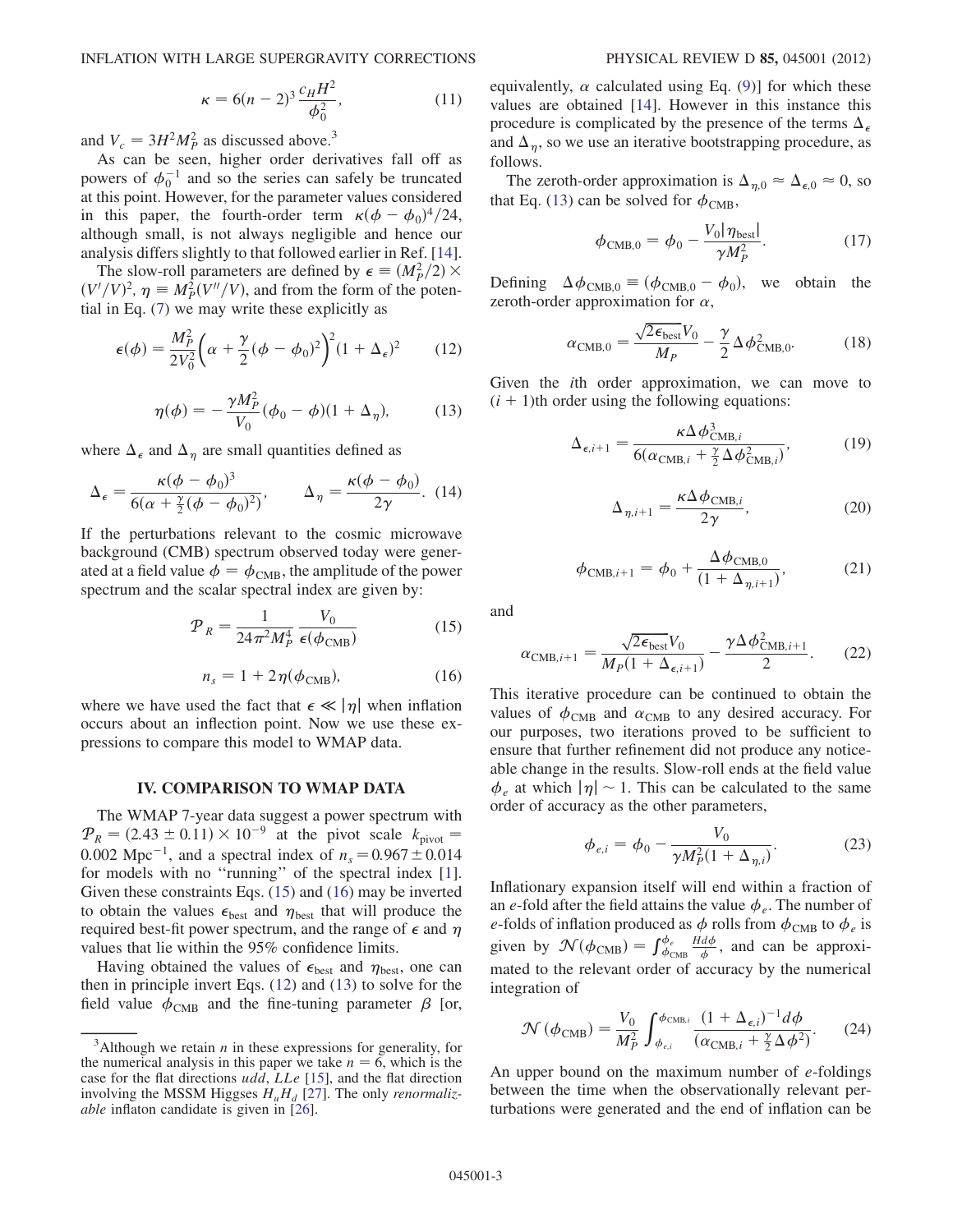<span id="page-3-0"></span>derived [[14](#page-4-22),[28](#page-4-25)], under the assumption that the energy scale of inflation is roughly constant during inflation (which is valid as  $\epsilon \ll |\eta| \ll 1$ :

$$
\mathcal{N} \le \mathcal{N}_{\text{pivot}} \equiv 64.7 + \ln \left( \frac{V_0^{1/4}}{M_P} \right). \tag{25}
$$

At this point, one must ensure that the vacuum energy density which generated the large cosmological constant in the first place vanishes by the end of slow-roll inflation. In the string landscape [[18](#page-4-11)], or in the case of MSSM [[20\]](#page-4-13), this can happen through bubble nucleation, provided the rate of nucleation is such that  $\Gamma_{\text{nucl}} \gg H$ . In the latter case all the bubbles will belong to the MSSM vacuum—similar to the first order phase transition in the electroweak symmetry breaking scenario. In the former case, one has to make sure that the cosmological constant disappears in the MSSM vacuum right at the end of inflation [[29](#page-4-26)]. The bubble collisions would generate inhomogeneities similar to the electroweak first order phase transition—whose imprints could be found in remnants of high frequency gravitational waves [\[30\]](#page-4-27). One can as well envisage that there could be a smooth transition of the vacuum energy triggered by the other fields, or possibly by the inflaton itself, similar to the case of hybrid inflation [[8,](#page-4-4)[23](#page-4-16)], and as discussed in [\[13](#page-4-23)[,14,](#page-4-22)[31](#page-4-28)]. In either scenario the predictions for the initial seed perturbations for the large scale structures would not be affected.

The time scale for the transfer of energy from  $\phi$  to the radiation and the MSSM relativistic species can be computed exactly as in [[32](#page-4-29)]. This happens within one Hubble time and thus the inequality in Eq. [\(25\)](#page-3-0) is saturated. This provides a constraint on the model: the values obtained for  $\phi_{\text{CMB}}$  and  $\alpha_{\text{CMB}}$  (or  $\beta_{\text{CMB}}$ ) from the WMAP7 power spectrum constraints, will only allow  $\mathcal{N}(\phi_{CMB}) \approx$  $\mathcal{N}_{\text{pivot}}$  for certain combinations of the free parameters  $c_H$  and H.

In Fig. [1](#page-3-1), we plot the contour of allowed values of  $c_H$ and  $H$  for which inflation driven by the Hubble-induced corrections can produce a power spectrum of density perturbations consistent with the WMAP7 results, while simultaneously satisfying the e-fold constraint  $\mathcal{N}(\phi_{\text{CMB}}) \approx \mathcal{N}_{\text{pivot}}$  to within an uncertainty of  $\pm 1$ e-fold. Also plotted are contour lines of the parameter  $|\beta_{\text{CMB}}|$ , which provide an indication of the level of finetuning required in Eq. [\(5\)](#page-1-3). It can be seen that values of the Hubble parameter H are allowed in the range  $10^5$  GeV  $\leq$  $H \le 10^{8.5}$  GeV, where the limits are set simply by the range of values of  $c_H$  that we chose to consider. As  $\mathcal{O}(1) \leq$  $c_H \leq \mathcal{O}(10^3)$ , it is seen that the coefficient  $c_H$  can take on large values  $c_H \gg \mathcal{O}(1)$  without spoiling inflation. This is the main highlight of our paper. Further note that for  $c_H \sim \mathcal{O}(1)$ , the required fine-tuning between  $c_H$  and  $a_H$ is less severe,  $\beta \sim 10^{-2}$ . Interestingly this tuning arises only during inflation, but will go away at low energies



<span id="page-3-1"></span>FIG. 1 (color online). Regions of parameter space for the potential in Eq. [\(4](#page-1-0)) that satisfy the WMAP 7-year constraints on the amplitude and spectral index of the power spectrum and also match the e-fold constraint. We minimize  $|\mathcal{N} - \mathcal{N}_{\text{pivot}}|$ over the range of  $\beta$  allowed by the 95% C.L. constraints on  $P_R$  and  $n_s$ . The shaded contour shows the region for which  $(|\mathcal{N}-\mathcal{N}_{\text{pivot}}|)_{\text{min}} \leq 1$ . Contour lines of  $|\beta_{\text{CMB}}|$  are shown in black, for the values of  $|\beta_{\text{CMB}}|$  indicated. We have taken  $n = 6$ .

where the predictions for squarks and sleptons will be made at LHC.

### V. DISCUSSION AND CONCLUSION

A curious reader might wonder what happens if the vacuum energy were made to vanish—as can be arranged in SUGRA. A very similar plot is obtained when the cosmological constant  $V_c = 0$  in Eq. ([4\)](#page-1-0), while keeping the Hubble-induced mass and the A-term. The parameter space for this case is quite similar to that originally considered in Refs. [[11](#page-4-7),[12](#page-4-20)], where the SUGRA corrections are negligible by virtue of  $m_{\phi} \gg H$  during inflation. Our numerical findings suggest that we can satisfy the WMAP 7-year constraints for:  $c_H = \mathcal{O}(1 - 10^4)$  and  $H \sim 1-10^3$  GeV.

To summarize, we have provided a simple alternative solution to the SUGRA- $\eta$  problem which plagues F-term models of inflation. We show that in this case there is no need to make Kähler corrections small in order to make the potential flat enough for inflation. Instead, from the lowenergy point of view it is always possible to find a point of inflection with a vacuum expectation value below the Planck scale, and a region of field values where the potential is sufficiently flat for successful slow-roll inflation, even in the presence of large Kähler corrections. As an offshoot, we also find that the SUGRA corrections can greatly ameliorate the original fine-tuning problem of MSSM inflation [[11,](#page-4-7)[15](#page-4-8)].

### ACKNOWLEDGMENTS

We are thankful to Q. Shafi, M. Yamaguchi, S. Jabbari, and D. Lyth for discussions.